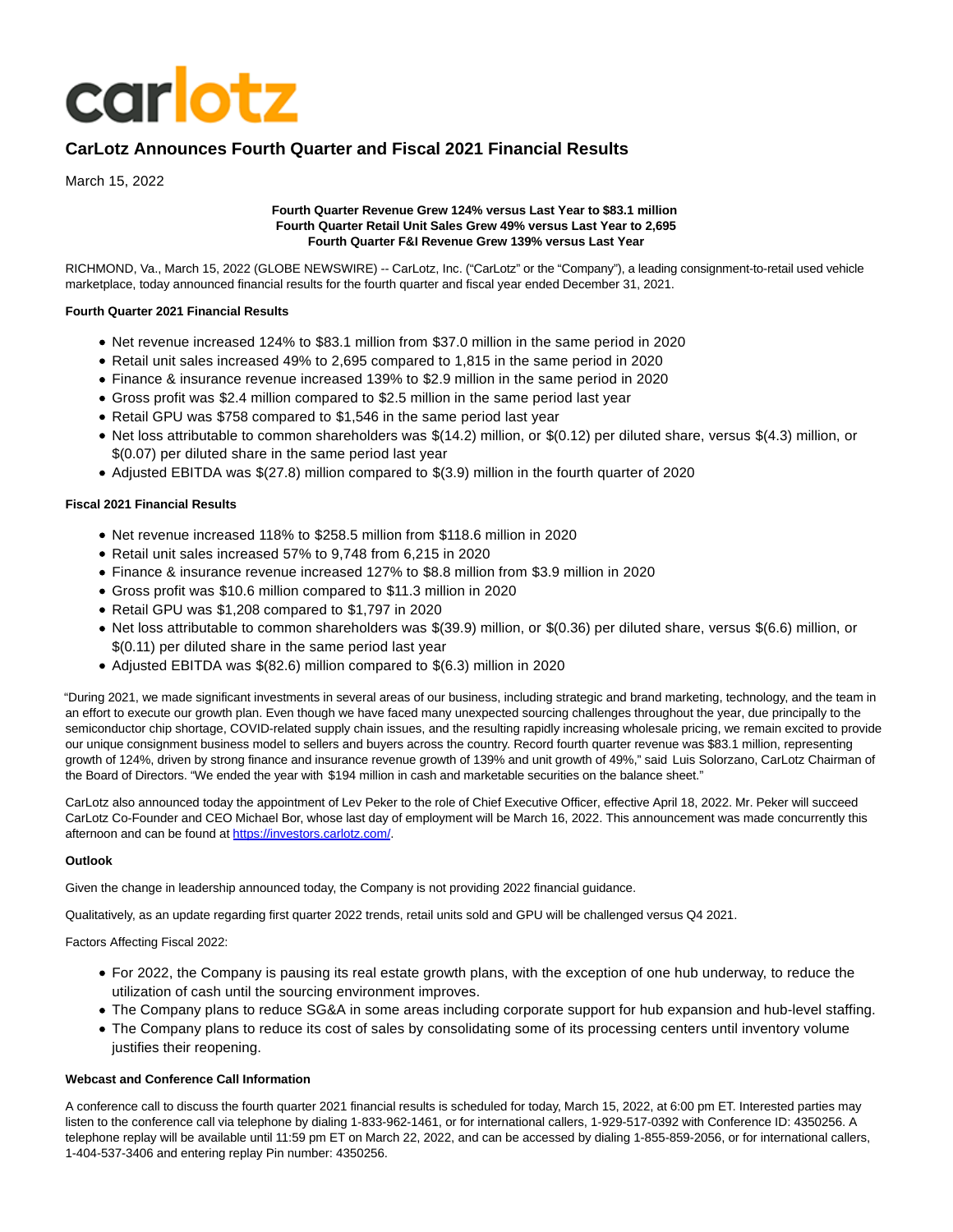The conference call webcast will be available a[t https://investors.carlotz.com/.](https://www.globenewswire.com/Tracker?data=G0XZqF5KZEqHTARbiWdEsT-afFqf9Rv5YyQp3Fwqz90c5ekUL8-Bllv2qNADbdFoZLUd5gxBZVvnMLQUxGe8y4rXCb6I8UIDO8-pV3Q571TPjvx0mqQ7cwndh4Vi_7Zp)

#### **About CarLotz**

CarLotz operates a consignment-to-retail used vehicle marketplace that provides our corporate vehicle sourcing partners and retail sellers of used vehicles with the ability to easily access the retail sales channel. Our mission is to create the world's greatest vehicle buying and selling experience. We operate a technology-enabled buying, sourcing, and selling model that offers an omni-channel experience and diverse selection of vehicles. Our proprietary technology provides our corporate vehicle sourcing partners with real-time performance metrics and data analytics, along with custom business intelligence reporting that enables vehicle triage optimization between the wholesale and retail channels.

#### **Forward-Looking Statements**

This communication contains forward-looking statements within the meaning of the Private Securities Litigation Reform Act of 1995. Generally, forward-looking statements include statements that are not historical facts, such as statements concerning possible or assumed future actions, business strategies, events or results of operations, including statements regarding CarLotz' expectations or predictions of future financial or business performance or conditions. Forward-looking statements may be preceded by, followed by or include the words "believes," "estimates," "expects," "projects," "forecasts," "may," "will," "should," "seeks," "plans," "scheduled," "anticipates" or "intends" or similar expressions. Such statements are based on management's current expectations and are not guarantees of future performance. Forward-looking statements are subject to risks and uncertainties that could cause actual results to differ materially from the results projected, expressed or implied by these forward-looking statements. Factors that could cause such differences include those disclosed in CarLotz' filings with the SEC, including those resulting from the impact of the ongoing Covid-19 pandemic on our business and general business and economic conditions and our ability to successfully execute our business plan. Forward-looking statements speak only as of the date they are made, and CarLotz is under no obligation, and expressly disclaims any obligation, to update, alter or otherwise revise any forward-looking statement, whether as a result of new information, future events or otherwise, except as required by law.

#### **Investors:**

Susan Lewis, VP - Investor Relations, [slewis@carlotz.com](https://www.globenewswire.com/Tracker?data=VeldO0WmINwqfXSOFwwX9Q7WGgZqGn7dClFIaVAv3eIt3kX-BSP8__YDukYUmI5EcRD-EsiN02zmyFPBRKZKE7dzHkzeT4pctcp0XL42_lc=)

## [CarLotzIR@icrinc.com](https://www.globenewswire.com/Tracker?data=ZkxZ8XOEbx1YJ6gaVsn-5lzKAuFPj8wb6ilbBWk05BlAmPKpjcXDbVHYv7AZp3KB31I_D0Uy3l8TMumEdSKiGxuDZ0fu67DMY9AltnwuAtg=)

**Media:**

Leslie Griles[, Leslie.Griles@CarLotz.com](https://www.globenewswire.com/Tracker?data=pZjX0JNXnuqs_1n0D01r-EpjS1XtEemxUtrw9ttV-FdAJvmcikwJ4DPv7DKT2f5QTuvdfX_-Az5_8D1KQh3TO6aii0v2odVhNNQxMPfMG9M=)

#### **CarLotz, Inc. and Subsidiaries — Condensed Consolidated Balance Sheet**

#### **(unaudited)**

## **(In thousands, except share data)**

|                                                                                     | December 31,<br>2021 |         |    | December 31,<br>2020 |  |  |
|-------------------------------------------------------------------------------------|----------------------|---------|----|----------------------|--|--|
| <b>Assets</b>                                                                       |                      |         |    |                      |  |  |
| <b>Current Assets:</b>                                                              |                      |         |    |                      |  |  |
| Cash and cash equivalents                                                           | \$                   | 75,029  | \$ | 2,208                |  |  |
| Restricted cash                                                                     |                      | 4.336   |    | 605                  |  |  |
| Marketable securities - at fair value                                               |                      | 116,589 |    | 1,032                |  |  |
| Accounts receivable, net                                                            |                      | 8,206   |    | 4,132                |  |  |
| Inventories                                                                         |                      | 40,985  |    | 11,202               |  |  |
| Other current assets                                                                |                      | 4,705   |    | 6,679                |  |  |
| <b>Total Current Assets</b>                                                         |                      | 249,850 |    | 25,858               |  |  |
| Marketable securities - at fair value                                               |                      | 1,941   |    |                      |  |  |
| Property and equipment, net                                                         |                      | 22,628  |    | 1,868                |  |  |
| Capitalized website and internal-use software costs, net                            |                      | 13,716  |    |                      |  |  |
| Lease vehicles, net                                                                 |                      | 1,596   |    | 173                  |  |  |
| Other assets                                                                        |                      | 558     |    | 299                  |  |  |
| <b>Total Assets</b>                                                                 | S                    | 290,289 | S  | 28,198               |  |  |
| Liabilities, Redeemable Convertible Preferred Stock, Stockholders' Equity (Deficit) |                      |         |    |                      |  |  |
| <b>Current Liabilities:</b>                                                         |                      |         |    |                      |  |  |
| Long-term debt, current                                                             | \$                   | 509     | \$ | 6,370                |  |  |
| Floor plan notes payable                                                            |                      | 27,815  |    | 6,039                |  |  |
| Accounts payable                                                                    |                      | 6,352   |    | 6,283                |  |  |
| Accrued transaction expenses                                                        |                      |         |    | 6,052                |  |  |
| Accrued expenses                                                                    |                      | 14,428  |    | 3,563                |  |  |
| Accrued expenses - related party                                                    |                      |         |    | 5,082                |  |  |
| Other current liabilities                                                           |                      | 754     |    | 256                  |  |  |
| <b>Total Current Liabilities</b>                                                    |                      | 49,858  |    | 33,645               |  |  |
| Long-term debt, less current portion                                                |                      | 12,206  |    | 2,999                |  |  |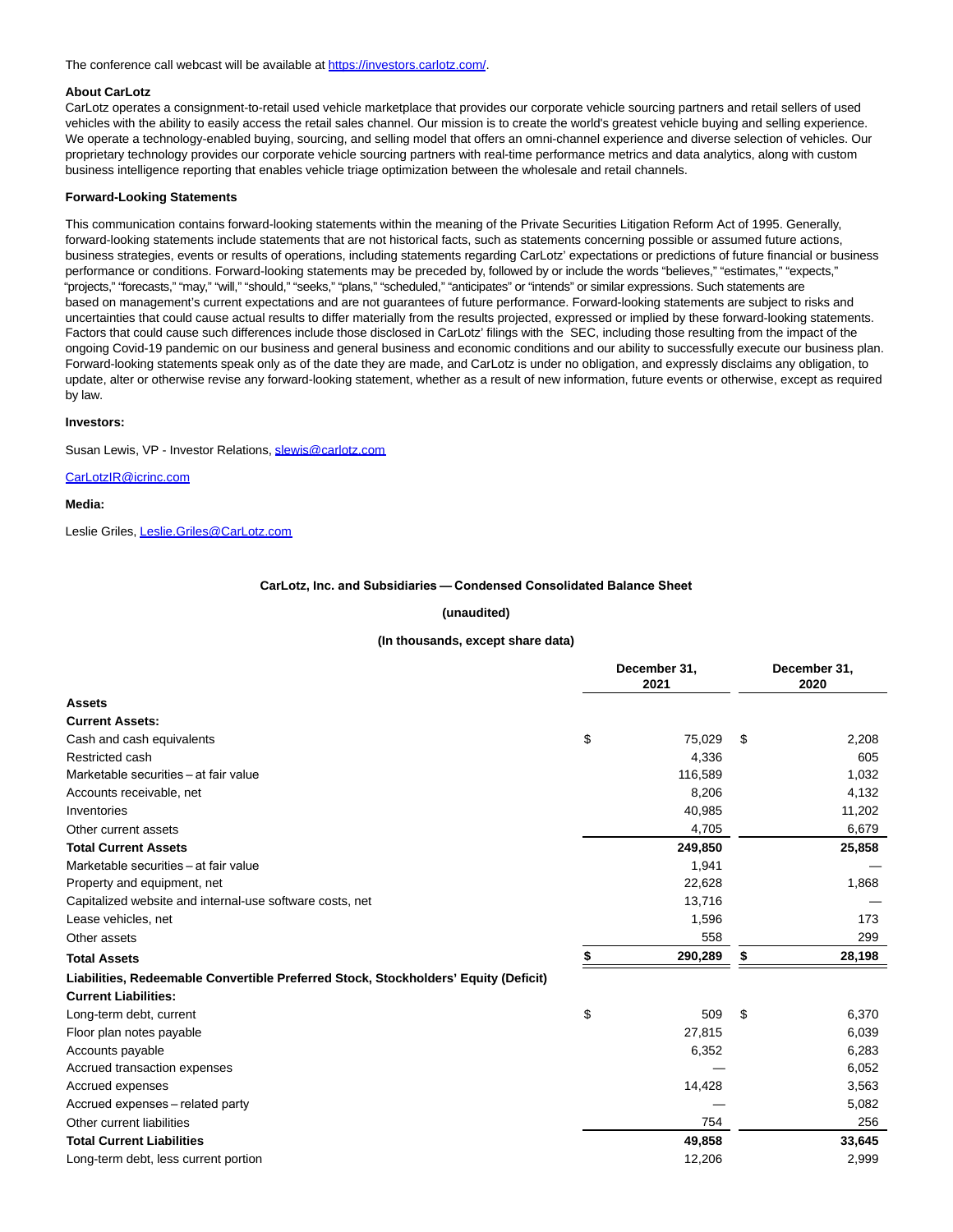| Redeemable convertible preferred stock tranche obligation                                                                                                                                                  |   |           | 2,832     |
|------------------------------------------------------------------------------------------------------------------------------------------------------------------------------------------------------------|---|-----------|-----------|
| Earnout shares liability                                                                                                                                                                                   |   | 7,679     |           |
| Merger warrant liability                                                                                                                                                                                   |   | 6,291     |           |
| Other liabilities                                                                                                                                                                                          |   | 744       | 1,959     |
| <b>Total Liabilities</b>                                                                                                                                                                                   |   | 76,778    | 41,435    |
| <b>Commitments and Contingencies (Note 15)</b>                                                                                                                                                             |   |           |           |
| <b>Redeemable Convertible Preferred Stock:</b>                                                                                                                                                             |   |           |           |
| Series A Preferred Stock, \$0.0001 stated value; authorized 10,000,000 shares; after<br>recapitalization there are no preferred shares issued or outstanding at December 31, 2021<br>and December 31, 2020 |   |           |           |
| Stockholders' Equity (Deficit):                                                                                                                                                                            |   |           |           |
| Common stock, \$0.0001 par value; 500,000,000 authorized shares, 113,996,401 and<br>58,621,042 shares issued and outstanding at December 31, 2021 and December 31, 2020                                    |   | 11        | 6         |
| Additional paid-in capital                                                                                                                                                                                 |   | 287,509   | 20,779    |
| Accumulated deficit                                                                                                                                                                                        |   | (73, 916) | (34,037)  |
| Accumulated other comprehensive (loss) income                                                                                                                                                              |   | (93)      | 15        |
| Treasury stock, \$0.001 par value; after recapitalization there are no treasury shares issued or<br>outstanding at December 31, 2021 and December 31, 2020                                                 |   |           |           |
| <b>Total Stockholders' Equity (Deficit)</b>                                                                                                                                                                |   | 213,511   | (13, 237) |
| Total Liabilities, Redeemable Convertible Preferred Stock and Stockholders' Equity<br>(Deficit)                                                                                                            | S | 290,289   | 28,198    |

## **CarLotz, Inc. and Subsidiaries — Consolidated Statements of Operations**

## **(unaudited)**

**(In thousands, except per share and share data)**

|                                                                                    | <b>Three Months Ended</b> |                |                         |                |
|------------------------------------------------------------------------------------|---------------------------|----------------|-------------------------|----------------|
|                                                                                    | December 31,              |                | Year Ended December 31, |                |
|                                                                                    | 2021                      | 2020           | 2021                    | 2020           |
| <b>Revenues:</b>                                                                   |                           |                |                         |                |
| Retail vehicle sales                                                               | \$<br>66,542              | \$<br>32,865   | \$<br>217,439           | \$<br>104,253  |
| Wholesale vehicle sales                                                            | 13,542                    | 2,860          | 31,759                  | 9,984          |
| Finance and insurance, net                                                         | 2,871                     | 1,201          | 8,844                   | 3,898          |
| Lease income, net                                                                  | 158                       | 117            | 492                     | 490            |
| <b>Total Revenues</b>                                                              | 83,113                    | 37,043         | 258,534                 | 118,625        |
| Cost of sales (exclusive of depreciation)                                          | 80,739                    | 34,564         | 247,946                 | 107,369        |
| <b>Gross Profit</b>                                                                | 2,374                     | 2,479          | 10,588                  | 11,256         |
| <b>Operating Expenses:</b>                                                         |                           |                |                         |                |
| Selling, general and administrative                                                | 30,037                    | 6,371          | 93,076                  | 17,507         |
| Stock-based compensation expense                                                   | 2,007                     | 8              | 51,121                  | 45             |
| Depreciation and amortization expense                                              | 1,671                     | 72             | 3,363                   | 341            |
| Management fee expense – related party                                             |                           | 20             | 2                       | 215            |
| Impairment expense                                                                 | 108                       |                | 108                     |                |
| <b>Total Operating Expenses</b>                                                    | 33,823                    | 6,471          | 147,670                 | 18,108         |
| <b>Loss from Operations</b>                                                        | (31, 449)                 | (3,992)        | (137,082)               | (6, 852)       |
| <b>Interest Expense</b>                                                            | 581                       | 158            | 1,590                   | 518            |
| Other Income, net                                                                  |                           |                |                         |                |
| Change in fair value of merger warrants liability                                  | 7,939                     |                | 32,733                  |                |
| Change in fair value of redeemable convertible preferred                           |                           |                |                         |                |
| stock tranche obligation                                                           |                           | (39)           |                         | 923            |
| Change in fair value of earnout shares                                             | 9,984                     |                | 66,605                  |                |
| Other income (expense)                                                             | (59)                      | (153)          | (535)                   | (95)           |
| <b>Total Other Income, net</b>                                                     | 17,864                    | (192)          | 98,803                  | 828            |
| <b>Loss Before Income Tax Expense</b>                                              | (14, 166)                 | (4, 342)       | (39, 869)               | (6, 542)       |
| Income tax expense                                                                 | 10                        | (2)            | 10                      | 10             |
| <b>Net Loss</b>                                                                    | \$<br>(14, 176)           | \$<br>(4, 340) | \$<br>(39, 879)         | \$<br>(6, 552) |
| Net loss per share, basic and diluted                                              | \$<br>(0.12)              | \$<br>(0.07)   | \$<br>(0.36)            | \$<br>(0.11)   |
| Weighted-average shares used in computing net loss<br>per share, basic and diluted | 113,917,553               | 58,621,041     | 110,574,519             | 58,621,042     |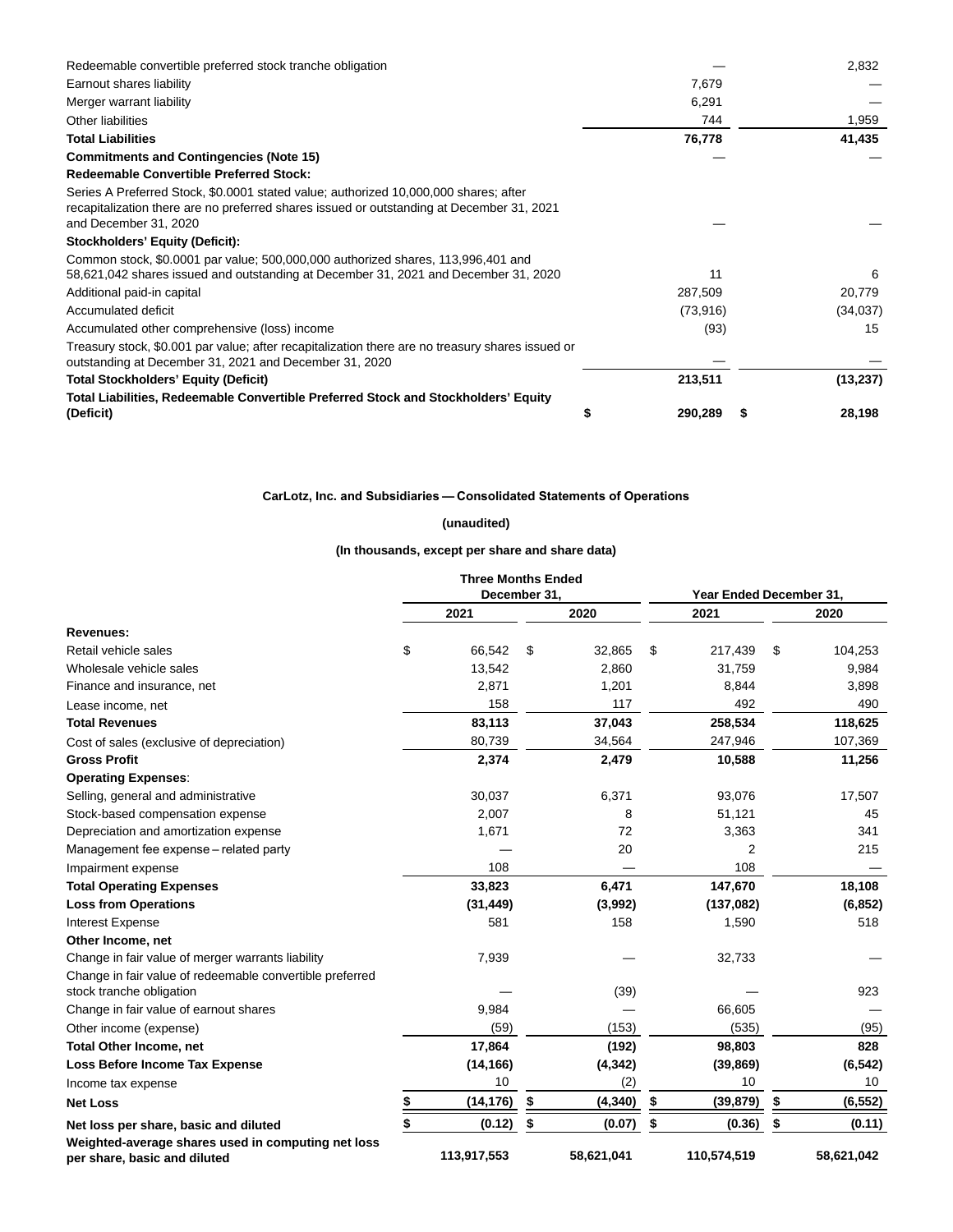## **CarLotz, Inc. and Subsidiaries — Condensed Consolidated Statements of Cash Flows**

## **(unaudited)**

## **(In thousands, except per share and share data)**

|                                                                                   | Year Ended December 31, |                |  |  |  |  |  |
|-----------------------------------------------------------------------------------|-------------------------|----------------|--|--|--|--|--|
|                                                                                   | 2021                    | 2020           |  |  |  |  |  |
| <b>Cash Flow from Operating Activities</b>                                        |                         |                |  |  |  |  |  |
| Net loss                                                                          | \$<br>(39, 879)         | \$<br>(6, 552) |  |  |  |  |  |
| Adjustments to reconcile net loss to net cash used in operating activities        |                         |                |  |  |  |  |  |
| Depreciation – property and equipment                                             | 3,257                   | 195            |  |  |  |  |  |
| Impairment – property and equipment                                               | 108                     |                |  |  |  |  |  |
| Amortization and accretion - marketable securities                                | 2,465                   |                |  |  |  |  |  |
| Depreciation - lease vehicles                                                     | 106                     | 146            |  |  |  |  |  |
| Loss on disposition of property and equipment                                     |                         |                |  |  |  |  |  |
| Loss (Gain) on marketable securities                                              |                         | (36)           |  |  |  |  |  |
| Provision for doubtful accounts                                                   | 233                     | 40             |  |  |  |  |  |
| Stock-based compensation expense                                                  | 51,121                  | 45             |  |  |  |  |  |
| Change in fair value of Merger warrants liability                                 | (32, 733)               |                |  |  |  |  |  |
| Change in fair value of historic warrants liability                               |                         | 14             |  |  |  |  |  |
| Change in fair value of earnout shares                                            | (66, 605)               |                |  |  |  |  |  |
| Amortization of debt issuance costs and stock warrant                             |                         | 25             |  |  |  |  |  |
| Change in fair value of redeemable convertible preferred stock tranche obligation |                         | (923)          |  |  |  |  |  |
| Unpaid interest expense on capital lease obligations                              | 340                     |                |  |  |  |  |  |
| <b>Change in Operating Assets and Liabilities:</b>                                |                         |                |  |  |  |  |  |
| Accounts receivable                                                               | (4,307)                 | (916)          |  |  |  |  |  |
| Inventories                                                                       | (29, 519)               | (3,333)        |  |  |  |  |  |
| Other current assets                                                              | (3,918)                 | (6, 445)       |  |  |  |  |  |
| Other assets                                                                      | (259)                   | 44             |  |  |  |  |  |
| Accounts payable                                                                  | 69                      | 4,149          |  |  |  |  |  |
| Accrued expenses                                                                  | 9,041                   | 8,039          |  |  |  |  |  |
| Accrued expenses - related party                                                  | (229)                   | 96             |  |  |  |  |  |
| Other current liabilities                                                         | 498                     | (178)          |  |  |  |  |  |
|                                                                                   |                         | 998            |  |  |  |  |  |
| <b>Other liabilities</b>                                                          | (1,070)                 |                |  |  |  |  |  |
| <b>Net Cash Used In Operating Activities</b>                                      | (111, 281)              | (4,592)        |  |  |  |  |  |
| <b>Cash Flows from Investing Activities</b>                                       |                         |                |  |  |  |  |  |
| Purchase of property and equipment                                                | (10, 148)               | (154)          |  |  |  |  |  |
| Capitalized website and internal-use software costs                               | (14,609)                |                |  |  |  |  |  |
| Purchase of marketable securities                                                 | (359, 896)              | (1,049)        |  |  |  |  |  |
| Proceeds from sales of marketable securities                                      | 239,931                 | 68             |  |  |  |  |  |
| Purchase of lease vehicles                                                        | (1,793)                 | (92)           |  |  |  |  |  |
| <b>Net Cash Used in Investing Activities</b>                                      | (146, 515)              | (1,227)        |  |  |  |  |  |
| <b>Cash Flows from Financing Activities</b>                                       |                         |                |  |  |  |  |  |
| Issuance of redeemable convertible preferred stock                                |                         |                |  |  |  |  |  |
| Payments made on long-term debt and capital leases                                | (153)                   | (9)            |  |  |  |  |  |
| Advance from holder of marketable securities                                      | 4,722                   |                |  |  |  |  |  |
| Repayment of advance from marketable securities                                   | (4, 722)                |                |  |  |  |  |  |
| PIPE Issuance                                                                     | 125,000                 |                |  |  |  |  |  |
| Merger financing                                                                  | 309,999                 |                |  |  |  |  |  |
| Payment made on accrued dividends                                                 | (4,853)                 |                |  |  |  |  |  |
| Payments to existing shareholders of Former CarLotz                               | (62, 693)               |                |  |  |  |  |  |
| Transaction costs and advisory fees                                               | (47, 579)               |                |  |  |  |  |  |
| Payments made on cash considerations associated with stock options                | (2,465)                 |                |  |  |  |  |  |
| Repayment of Paycheck Protection Program Ioan                                     | (1,749)                 |                |  |  |  |  |  |
| Payments made on note payable                                                     | (3,000)                 |                |  |  |  |  |  |
| Payments of debt issuance costs                                                   |                         | (10)           |  |  |  |  |  |
| Borrowings on long-term debt                                                      |                         | 5,249          |  |  |  |  |  |
| Payments on floor plan notes payable                                              | (150,090)               | (24, 948)      |  |  |  |  |  |
| Borrowings on floor plan notes payable                                            | 171,866                 | 24,248         |  |  |  |  |  |
|                                                                                   |                         |                |  |  |  |  |  |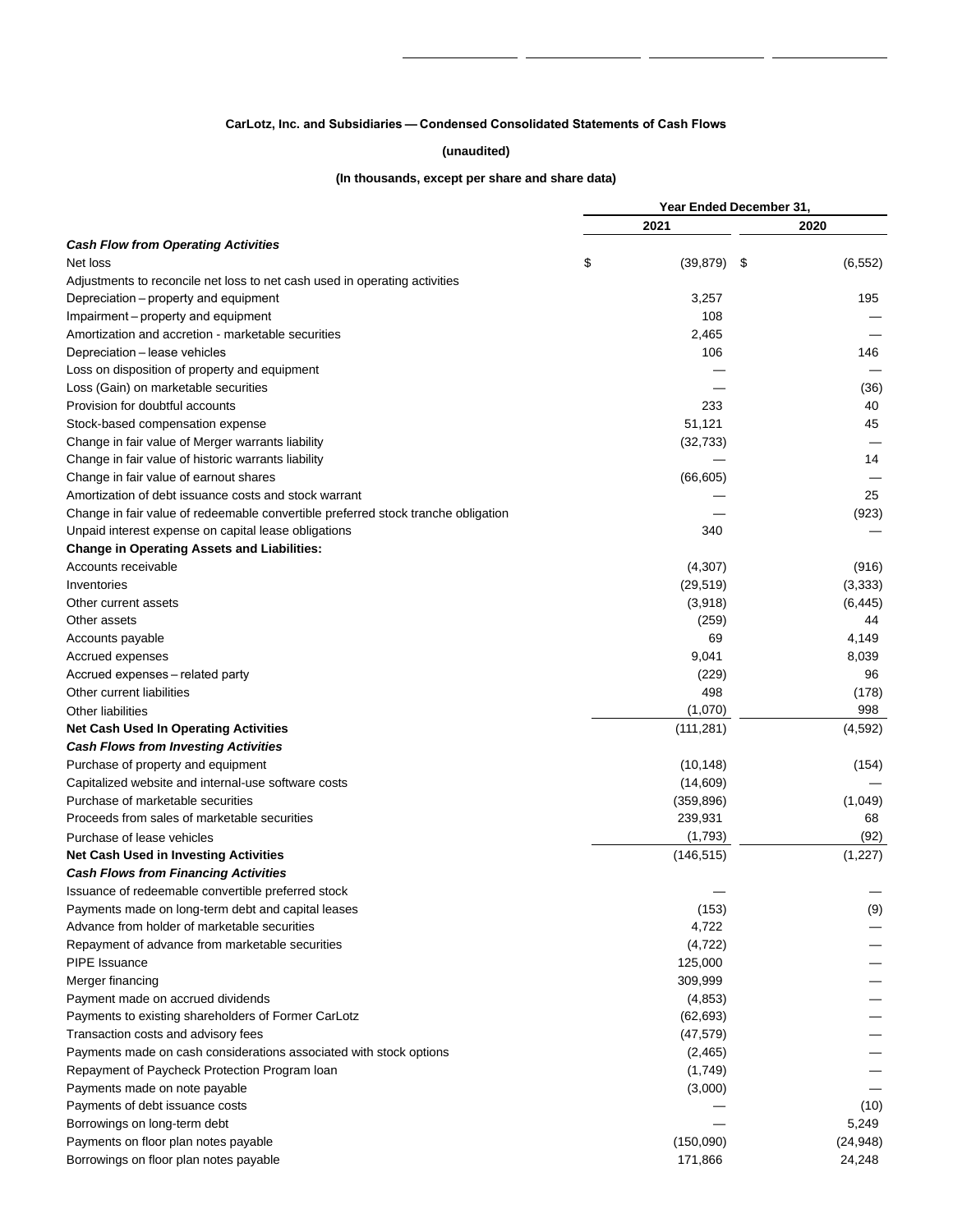| Employee stock option exercise                                          | 404       |      |         |
|-------------------------------------------------------------------------|-----------|------|---------|
| Payments made for tax on equity award transactions                      | (339)     |      |         |
| <b>Net Cash Provided by Financing Activities</b>                        | 334,348   |      | 4,530   |
| Net Change in Cash and Cash Equivalents Including Restricted Cash       | 76,552    |      | (1,289) |
| Cash and cash equivalents and restricted cash, beginning                | 2,813     |      | 4,102   |
| Cash and cash equivalents and restricted cash, ending                   | 79,365    |      | 2,813   |
| Supplemental Disclosure of Cash Flow Information                        |           |      |         |
| Cash paid for interest                                                  | 1,743     |      | 346     |
| Supplementary Schedule of Non-cash Investing and Financing Activities:  |           |      |         |
| Transfer from property and equipment to inventory                       |           |      | 27      |
| Transfer from lease vehicles to inventory                               | 264       |      | 217     |
| Redeemable convertible preferred stock distributions accrued            |           |      | 1,884   |
| Issuance of common stock warrants                                       |           |      | 15      |
| KAR/AFC exercise of stock warrants                                      | (144)     |      |         |
| KAR/AFC conversion of notes payable                                     | (3,625)   | - \$ |         |
| Convertible redeemable preferred stock tranche obligation expiration    | (2,832)   |      |         |
| Capitalized website and internal use software costs accrued             | (790)     | 26   |         |
| Purchases of property and equipment costs accrued                       | (1,034)   |      |         |
| Purchases of property under capital lease obligation                    | (11, 261) |      | 1,305   |
| Settlement of redeemable convertible preferred stock tranche obligation |           |      |         |

## **CarLotz, Inc. and Subsidiaries — Results of Operations and Retail Gross Profit per Unit**

## **(unaudited)**

## **(In thousands, except share data)**

|                                                             | Three Months Ended December 31, |        |     |        |        |          |             |  |  |  |  |
|-------------------------------------------------------------|---------------------------------|--------|-----|--------|--------|----------|-------------|--|--|--|--|
|                                                             |                                 | 2021   |     | 2020   | Change |          | Change      |  |  |  |  |
| Revenue:                                                    |                                 |        |     |        |        |          |             |  |  |  |  |
| Retail vehicle sales                                        | \$                              | 66,542 | \$  | 32,865 | \$     | 33,677   | 102.5%      |  |  |  |  |
| Wholesale vehicle sales                                     |                                 | 13,542 |     | 2,860  |        | 10,682   | 373.5%      |  |  |  |  |
| Finance and insurance, net                                  |                                 | 2,871  |     | 1,201  |        | 1,670    | 139.1%      |  |  |  |  |
| Lease income, net                                           |                                 | 158    |     | 117    |        | 41       | 35.0%       |  |  |  |  |
| <b>Total revenues</b>                                       |                                 | 83,113 |     | 37,043 |        | 46,070   | 124.4%      |  |  |  |  |
| Cost of sales:                                              |                                 |        |     |        |        |          |             |  |  |  |  |
| Retail vehicle cost of sales                                |                                 | 67,370 |     | 31,260 |        | 36,110   | 115.5%      |  |  |  |  |
| Wholesale vehicle cost of sales                             |                                 | 13,369 |     | 3,304  |        | 10,065   | 304.6%      |  |  |  |  |
| Total cost of sales                                         | \$                              | 80,739 | \$  | 34,564 | \$     | 46,175   | 133.6%      |  |  |  |  |
| Gross profit:                                               |                                 |        |     |        |        |          |             |  |  |  |  |
| Retail vehicle gross profit (loss)                          | \$                              | (828)  | \$  | 1,605  | \$     | (2, 433) | $(151.6)\%$ |  |  |  |  |
| Wholesale vehicle gross profit (loss)                       |                                 | 173    |     | (444)  |        | 617      | $(139.0)\%$ |  |  |  |  |
| Finance and insurance gross profit                          |                                 | 2,871  |     | 1,201  |        | 1,670    | 139.1%      |  |  |  |  |
| Lease income, net                                           |                                 | 158    |     | 117    |        | 41       | 35.0%       |  |  |  |  |
| Total gross profit                                          | \$                              | 2,374  | \$  | 2,479  | \$     | (105)    | $(4.2)\%$   |  |  |  |  |
| Retail gross profit per unit(1):                            |                                 |        |     |        |        |          |             |  |  |  |  |
| Retail vehicle gross profit (loss)                          | \$                              | (828)  | -\$ | 1,605  |        | (2, 433) | $(151.6)\%$ |  |  |  |  |
| Finance and insurance gross profit                          |                                 | 2,871  |     | 1,201  | \$     | 1,670    | 139.1%      |  |  |  |  |
| Total retail vehicle and finance and insurance gross profit |                                 | 2,043  |     | 2,806  |        | (763)    | $(27.2)\%$  |  |  |  |  |
| Retail vehicle units sold                                   |                                 | 2,695  |     | 1,815  |        | 880      | 48.5%       |  |  |  |  |
| Retail vehicle gross profit per unit                        | \$                              | 758    | \$  | 1,546  |        | (788)    | $(51.0)\%$  |  |  |  |  |

(1) Gross profit per unit is calculated as gross profit for retail vehicles and finance and insurance, each of which is divided by the total number of retail vehicles sold in the period.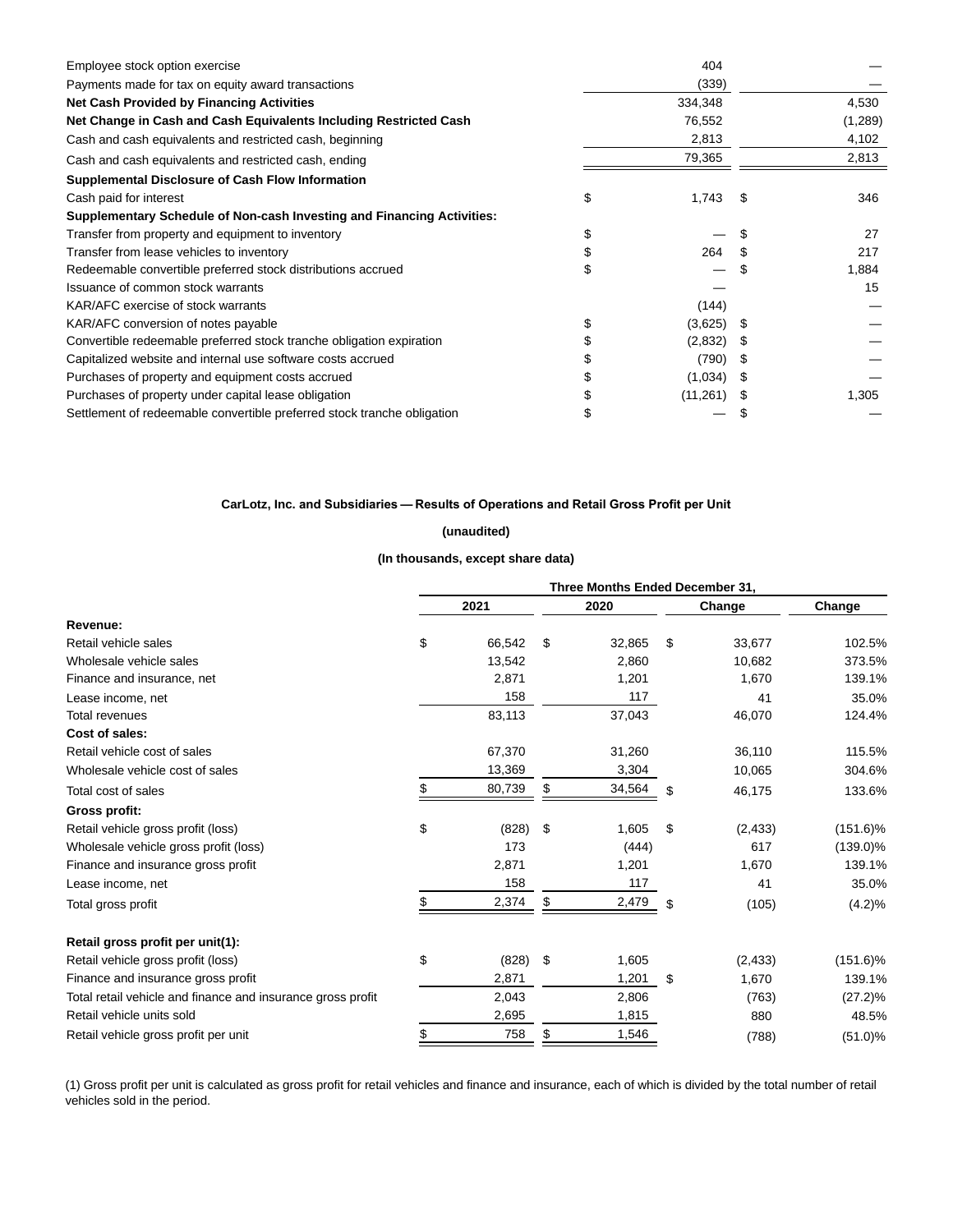### **CarLotz, Inc. and Subsidiaries — Results of Operations and Retail Gross Profit per Unit**

#### **(unaudited)**

#### **(In thousands, except share data)**

|                                                             | Year Ended December 31. |         |    |         |    |          |          |  |  |  |
|-------------------------------------------------------------|-------------------------|---------|----|---------|----|----------|----------|--|--|--|
|                                                             |                         | 2021    |    | 2020    |    | Change   | Change   |  |  |  |
| Revenue:                                                    |                         |         |    |         |    |          |          |  |  |  |
| Retail vehicle sales                                        | \$                      | 217,439 | \$ | 104,253 | \$ | 113,186  | 109%     |  |  |  |
| Wholesale vehicle sales                                     |                         | 31,759  |    | 9,984   |    | 21,775   | 218%     |  |  |  |
| Finance and insurance, net                                  |                         | 8,844   |    | 3,898   |    | 4,946    | 127%     |  |  |  |
| Lease income, net                                           |                         | 492     |    | 490     |    | 2        | $-$ %    |  |  |  |
| <b>Total revenues</b>                                       |                         | 258,534 |    | 118,625 |    | 139,909  | 118%     |  |  |  |
| Cost of sales:                                              |                         |         |    |         |    |          |          |  |  |  |
| Retail vehicle cost of sales                                | \$                      | 214,512 | \$ | 96,983  | \$ | 117,529  | 121%     |  |  |  |
| Wholesale vehicle cost of sales                             |                         | 33,434  |    | 10,386  |    | 23,048   | 222%     |  |  |  |
| Total cost of sales                                         | \$                      | 247,946 | S  | 107,369 | \$ | 140,577  | 131%     |  |  |  |
| Gross profit:                                               |                         |         |    |         |    |          |          |  |  |  |
| Retail vehicle gross profit                                 | \$                      | 2,927   | \$ | 7,270   | \$ | (4, 343) | $(60)$ % |  |  |  |
| Wholesale vehicle gross loss                                |                         | (1,675) |    | (402)   |    | (1, 273) | (317)%   |  |  |  |
| Finance and insurance gross profit                          |                         | 8,844   |    | 3,898   |    | 4,946    | 127%     |  |  |  |
| Lease income, net                                           |                         | 492     |    | 490     |    | 2        | $-$ %    |  |  |  |
| Total gross profit                                          | \$                      | 10,588  | \$ | 11,256  | S  | (668)    | $(6)\%$  |  |  |  |
| Retail gross profit per unit(1):                            |                         |         |    |         |    |          |          |  |  |  |
| Retail vehicle gross profit                                 | \$                      | 2,927   | \$ | 7,270   | S  | (4, 343) | $(60)$ % |  |  |  |
| Finance and insurance gross profit                          |                         | 8,844   |    | 3,898   |    | 4,946    | 127%     |  |  |  |
| Total retail vehicle and finance and insurance gross profit |                         | 11,771  |    | 11,168  |    | 603      | 5%       |  |  |  |
| Retail vehicle units sold                                   |                         | 9,748   |    | 6,215   |    | 3,533    | 57%      |  |  |  |
| Retail vehicle gross profit per unit                        | \$                      | 1,208   | \$ | 1,797   | \$ | (589)    | (33)%    |  |  |  |

(1) Gross profit per unit is calculated as gross profit for retail vehicles and finance and insurance, each of which is divided by the total number of retail vehicles sold in the period.

#### **Reconciliation of Non-GAAP Financial Measures**

EBITDA, Adjusted EBITDA and Adjusted retail GPU as presented herein are supplemental measures of our performance that are not required by, or presented in accordance with, generally accepted accounting principles in the United States ("GAAP"). They are not measurements of our financial performance under GAAP and should not be considered as substitutes for net income (loss), retail gross profit or any other performance measures derived in accordance with GAAP. Management believes that these measures provide investors additional meaningful methods to evaluate certain aspects of the Company's results period over period and for the other reasons set forth below.

EBITDA is defined as net loss attributable to common stockholders adjusted to exclude interest expense, income tax expense and depreciation and amortization expense.

Adjusted EBITDA is EBITDA adjusted to exclude certain expenses related to the Company's capital structure and management fee expense prior to the merger, stock compensation expense and other nonoperating income and expenses, including interest, investment gain/loss and nonrecurring income/expense.

Adjusted retail GPU is retail gross profit per unit adjusted to exclude the change in the inventory reserve for owned inventory to record inventory at the lower of cost or net realizable value. Retail gross profit per unit is the aggregate retail and F&I gross profit in a given period divided by retail vehicles sold during that period.

Management believes the inclusion of supplementary adjustments to EBITDA applied in presenting Adjusted EBITDA is useful to investors in comparing the Company's performance prior to the merger and the Company's performance following the merger.

Management believes the inclusion of supplementary adjustments to retail gross profit per unit in presented Adjusted retail GPU is useful to investors in presenting the Company's gross profit per unit on units actually sold during the period in comparing the Company's performance to prior periods that did not have a material change in the inventory reserve.

EBITDA, Adjusted EBITDA and Adjusted retail GPU have limitations as analytical tools, and should not be considered in isolation or as a substitute for analysis of the results as reported under GAAP. These measures may not be comparable to similarly titled measures reported by other companies.

The following tables reconcile EBITDA and Adjusted EBITDA to net loss attributable to common stockholders and Adjusted retail GPU to retail gross profit per unit for the periods presented: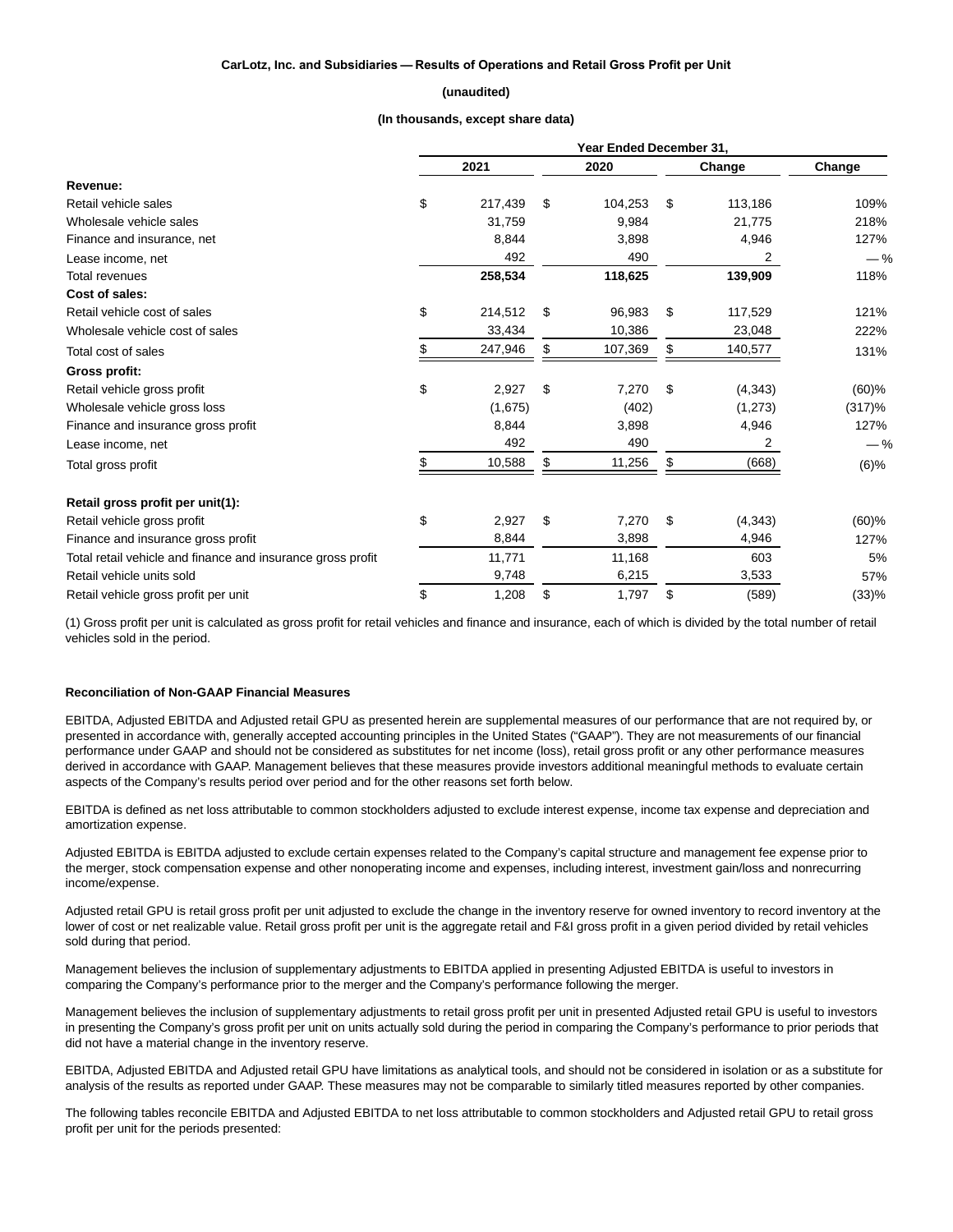## **CarLotz, Inc. and Subsidiaries — Adjusted Retail Gross Profit per Unit**

## **(unaudited)**

## **(In thousands, except share data)**

|                                               | Three Months Ended December 31. |       |      |            |  |          |        |  |  |  |  |
|-----------------------------------------------|---------------------------------|-------|------|------------|--|----------|--------|--|--|--|--|
|                                               |                                 |       | 2020 | Change     |  | Change   |        |  |  |  |  |
| Adjusted retail gross profit per unit(1):     |                                 |       |      |            |  |          |        |  |  |  |  |
| Retail vehicle gross profit (loss)            | \$                              | (828) | -S   | $1,605$ \$ |  | (2, 433) | (152)% |  |  |  |  |
| Finance and insurance gross profit            |                                 | 2,871 |      | 1,201      |  | 1,670    | 139%   |  |  |  |  |
| Total gross profit                            |                                 | 2.043 |      | 2.806      |  | (763)    | (27)%  |  |  |  |  |
| Change in inventory reserve(2)                |                                 | (157) |      |            |  | (157)    | 100%   |  |  |  |  |
| Total adjusted gross profit                   |                                 | 1,886 |      | 2,806      |  | (920)    | (33)%  |  |  |  |  |
| Retail vehicle units sold                     |                                 | 2,695 |      | 1,815      |  | 880      | 48%    |  |  |  |  |
| Retail vehicle adjusted gross profit per unit |                                 | 700   | \$.  | 1,546 \$   |  | (846)    | (55)%  |  |  |  |  |

(1) Adjusted gross profit per unit is calculated as gross profit for retail vehicles and finance and insurance, excluding any cost of sales associated with recording existing inventory to net realizable value, each of which is divided by the total number of retail vehicles sold in the period.

(2) The change in inventory reserve represents the impact on the Consolidated Statements of Operations related to the adjustment for lower of cost or net realizable value of inventory in the period.

## **CarLotz, Inc. and Subsidiaries — Adjusted Gross Profit per Unit**

#### **(unaudited)**

#### **(In thousands, except share data)**

|                                               | Year Ended December 31, |            |  |        |        |         |           |  |  |  |  |
|-----------------------------------------------|-------------------------|------------|--|--------|--------|---------|-----------|--|--|--|--|
|                                               |                         | 2021       |  | 2020   | Change |         | Change    |  |  |  |  |
| Adjusted retail gross profit per unit(1):     |                         |            |  |        |        |         |           |  |  |  |  |
| Retail vehicle gross profit (loss)            |                         | $2,927$ \$ |  | 7.270  |        | (4,343) | (60)%     |  |  |  |  |
| Finance and insurance gross profit            |                         | 8,844      |  | 3,898  |        | 4,946   | 127%      |  |  |  |  |
| Total gross profit                            |                         | 11,771     |  | 11,168 |        | 603     | 5%        |  |  |  |  |
| Change in inventory reserve(2)                |                         | 806        |  | (50)   |        | 856     | <b>NM</b> |  |  |  |  |
| Total adjusted gross profit                   |                         | 12,577     |  | 11,118 |        | 1,459   | 13%       |  |  |  |  |
| Retail vehicle units sold                     |                         | 9,748      |  | 6,215  |        | 3,533   | 57%       |  |  |  |  |
| Retail vehicle adjusted gross profit per unit |                         | 1.290 \$   |  | 1.789  |        | (499)   | (28)%     |  |  |  |  |

(1) Adjusted gross profit per unit is calculated as gross profit for retail vehicles and finance and insurance, excluding any cost of sales associated with recording existing inventory to net realizable value, each of which is divided by the total number of retail vehicles sold in the period.

(2) The change in inventory reserve represents the impact on the Consolidated Statements of Operations related to the adjustment for lower of cost or net realizable value of inventory in the period.

## **CarLotz, Inc. and Subsidiaries — EBITDA and Adjusted EBITDA**

## **(unaudited)**

#### **(In thousands, except share data)**

|                                    |  | Three Months Ended December 31, |   |          |  |         | Year Ended December 31, |           |     |          |    |           |  |
|------------------------------------|--|---------------------------------|---|----------|--|---------|-------------------------|-----------|-----|----------|----|-----------|--|
|                                    |  | 2021                            |   | 2020     |  | Change  |                         | 2021      |     | 2020     |    | Change    |  |
| Net Loss                           |  | (14, 176)                       | S | (4,340)  |  | (9,836) | - \$                    | (39, 879) | - 5 | (6, 552) | \$ | (33, 327) |  |
| Adjusted to exclude the following: |  |                                 |   |          |  |         |                         |           |     |          |    |           |  |
| Interest expense                   |  | 581                             |   | 158      |  | 423     |                         | 1.590     |     | 518      |    | 1072      |  |
| Income tax expense                 |  | 10                              |   | (2)      |  | 12      |                         | 10        |     | 10       |    |           |  |
| Depreciation and amortization      |  |                                 |   |          |  |         |                         |           |     |          |    |           |  |
| expense                            |  | 1.671                           |   | 72       |  | 1599    |                         | 3,363     |     | 341      |    | 3022      |  |
| <b>EBITDA</b>                      |  | (11,914)                        |   | (4, 112) |  | (7,802) |                         | (34, 916) |     | (5,683)  |    | (29, 233) |  |
| Other expense                      |  | 59                              |   | 153      |  | (94)    |                         | 535       |     | 95       |    | 440       |  |